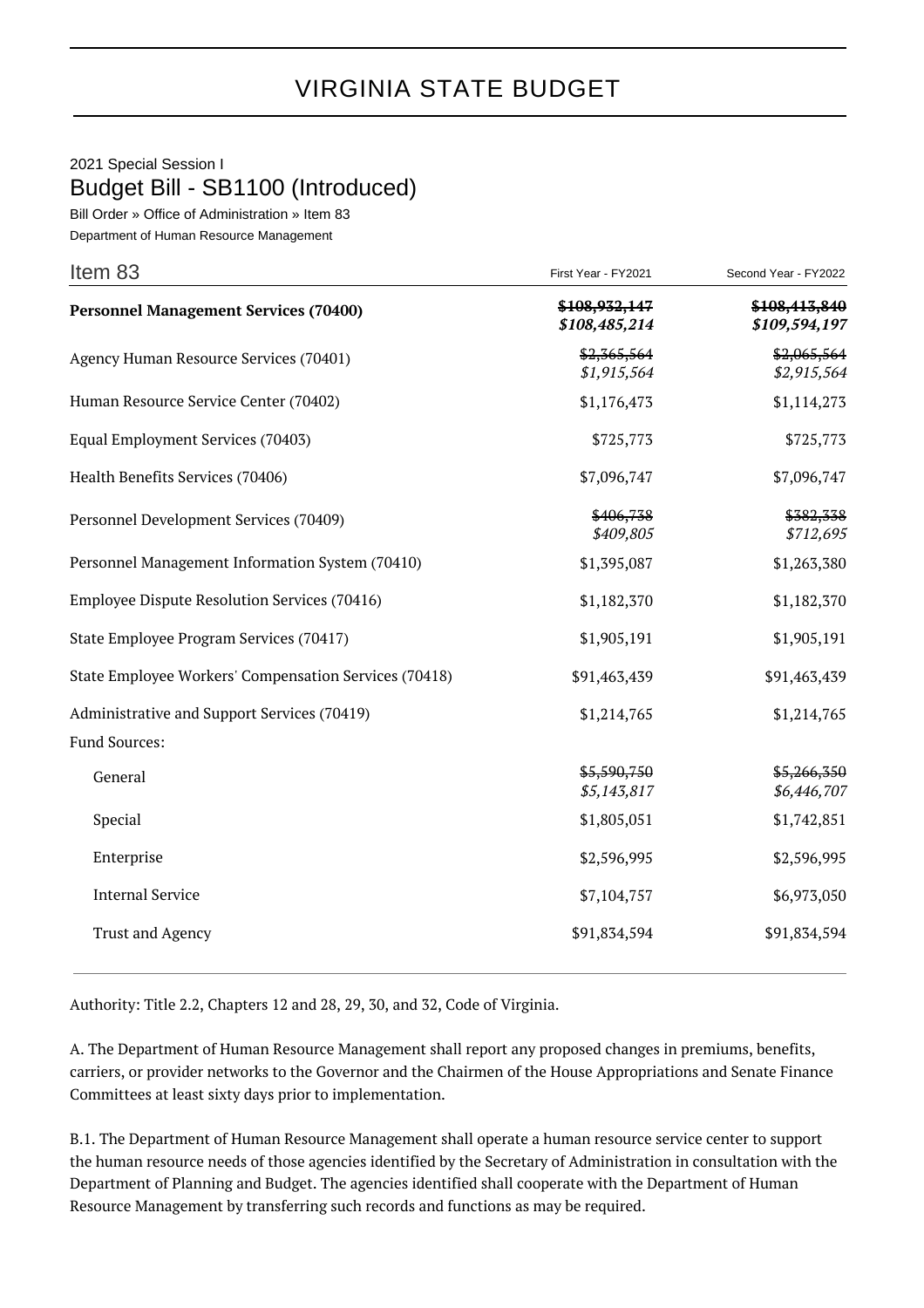2. Nothing in this paragraph shall prohibit additional agencies from using the services of the center; however, these additional agencies' use of the human resource service center shall be subject to approval by the affected cabinet secretary and the Secretary of Administration.

3.The cost of the human resource center's services shall be recovered and paid solely from revenues derived from charges for services. The rates required to recover the costs of the human resource service center shall be provided by the Department of Human Resource Management to the Department of Planning and Budget by September 1 each year for review and approval of the subsequent fiscal year's rate in accordance with § 4-5.03 of this act.

4. The rates for the human resource service center shall be \$1,306.00 per full-time equivalent and \$483.00 per wage employee the first year and \$1,237.00 per full-time equivalent and \$458.00 per wage employee the second year.

C. The institutions of higher education shall be exempt from the centralized advertising requirements identified in Executive Order 73 (01).

D.1. To ensure fair and equitable performance reviews, the Department of Human Resource Management, within available resources, is directed to provide performance management training to agencies and institutions of higher education with classified employees.

2. Agency heads in the Executive Department are directed to require appropriate performance management training for all agency supervisors and managers.

E. The Department of Human Resource Management shall take into account the claims experience of each agency and institution when setting premiums for the workers' compensation program.

F.1. The Department of Human Resource Management shall report to the Governor and Chairmen of the House Appropriations and Senate Finance Committees by October 30 of each year, on its recommended workers' compensation premiums for state agencies for the following biennium. This report shall also include the basis for the department's recommendations; the status and recommendations of the loss control program authorized in paragraph F. 2; the number and amount of workers' compensation settlements concluded in the previous fiscal year, inclusive of those authorized in paragraph F. 3.a; and the impact of those settlements on the workers' compensation program's reserves.

2. Beginning July 1, 2015, the Department of Human Resource Management shall conduct an annual review of each state agency's loss control history, to include the severity of workers' compensation claims, experience modification factor, and frequency normalized by payroll. Based on the annual review, state agencies deemed by the Department of Human Resource Management as having higher than normal loss history shall be required to participate in a loss control program. All executive, judicial, legislative, and independent agencies required to participate in the loss control program shall fully cooperate with the Department of Human Resource Management's review.

3.a. A working capital advance of up to \$20,000,000 shall be provided to the Department of Human Resource Management to identify and potentially settle certain workers' compensation claims open for more than one year but less than 10 years. The Department of Human Resource Management shall pay back the working capital advance from annual premiums over a seven-year period.

b. The Secretary of Finance and Secretary of Administration shall approve the drawdowns from this working capital advance prior to the expenditure of funds. The State Comptroller shall notify the Governor and the Chairmen of the House Appropriations and Senate Finance Committees of any approved drawdowns.

G. The Department of Human Resource Management shall report to the Governor and Chairmen of the House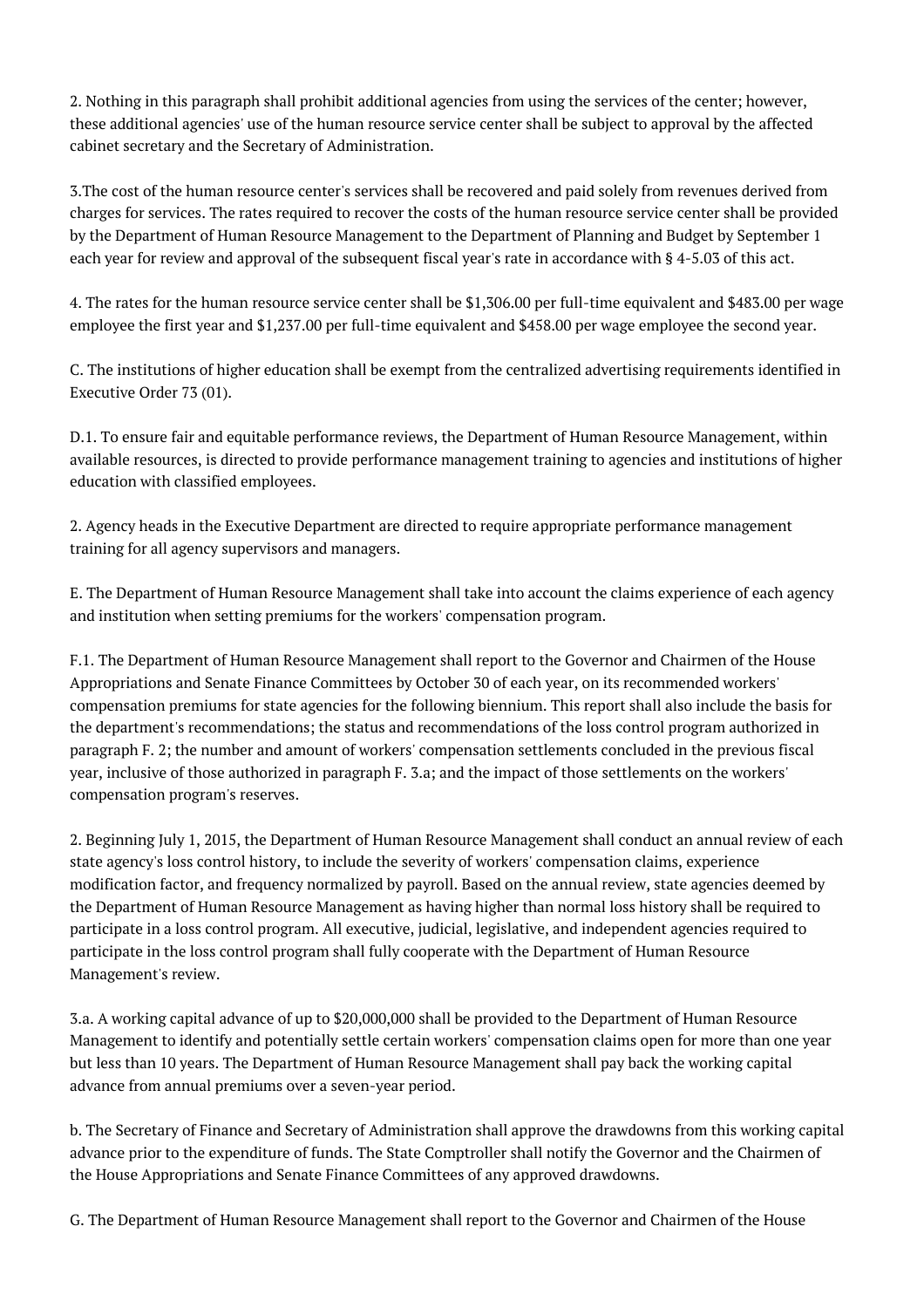Appropriations and Senate Finance Committees, by October 15 of each year, on the renewal cost of the state employee health insurance program premiums that will go into effect on July 1 of the following year. This report shall include the impact of the renewal cost on employee and employer premiums and a valuation of liabilities as required by Other Post Employment Benefits reporting standards.

H. Out of this appropriation, \$606,439 the first year and \$606,439 the second year from the general fund is provided for the time, attendance and leave system.

I. The Department of Human Resource Management shall develop and distribute instructions and guidelines to all executive department agencies for the provision of an annual statement of total compensation for each classified employee. The statement should account for the full cost to the Commonwealth and the employee of cash compensation as well as Social Security, Medicare, retirement, deferred compensation, health insurance, life insurance, and any other benefits. The Director, Department of Human Resource Management, shall ensure that all executive department agencies provide this notice to each employee. The Department of Accounts and the Virginia Retirement System shall provide assistance upon request. Further, the Director of the Department of Human Resource Management shall provide instructions and guidelines for the development notices of total compensation to all independent, legislative, and judicial agencies, and institutions of higher education for preparation of annual statements to their employees.

J. 1. The appropriation for the Personnel Management Information System (PMIS) is a sum sufficient and amounts shown are estimates from an internal service fund which shall be paid solely from revenues derived from charges to participating agencies, identified by the Department of Human Resource Management and approved by the Department of Planning and Budget, to support the operation of PMIS and its subsystems authorized in this Item.

2.a. The rate for agencies to support PMIS and its subsystems, operated and maintained by the Department of Human Resource Management, shall be \$10.91 per position the first year and no more than \$10.66 per position the second year. The rate is based upon the higher of the agency's maximum employment level as of July 1, 2019, and filled wage positions as of June 30, 2019, or the total number of filled classified and wage positions as of June 30, 2019.

b. The rates authorized to support the operation of PMIS and its subsystems shall be provided by the Department of Human Resource Management and approved by the Department of Planning and Budget by September 1 each year for review and approval of the subsequent fiscal year's rate in accordance with § 4-5.03 of this act.

3. The State Comptroller shall recover the cost of services provided for the administration of the internal service fund through interagency transactions as determined by the State Comptroller.

K. The Department of Human Resource Management shall work with the Virginia Information Technologies Agency to develop a pilot program, beginning in July of 2019, utilizing a currently available electronic platform, to track and evaluate the productivity contract staff when teleworking or working in an office that is not part of the agency for which they work or for which they have a contract. The Departments shall identify specific executive branch agencies which have a significant number of such contractors and work with these agencies to develop the pilot project. The Departments shall report to the Chairmen of the House Appropriations and Senate Finance Committees on the results of the pilot program by November 15, 2020.

L. Out of the amounts appropriated for this item, \$24,400 from the general fund the first year is provided for the development of a diversity and cultural competency training module, which is to be administered to all state employees employed on or after January 1, 2021.

M. The Director of the Department of Human Resource Management shall communicate to all executive branch agencies the requirement that all employees with state email addresses and state phone numbers include contact information in their email signature, which shall include, at a minimum, an office phone number and/or state cell